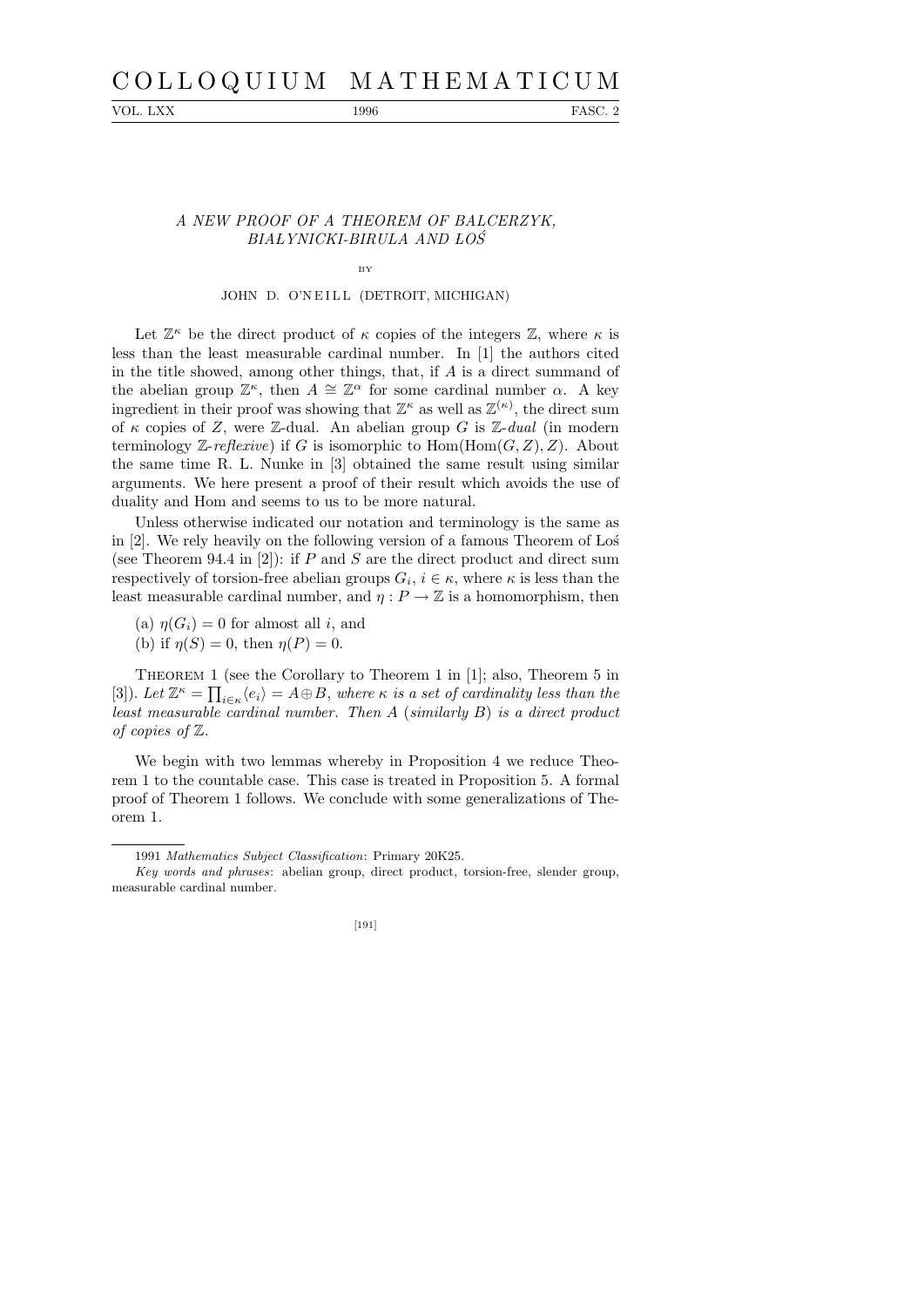192 J. D. O'NEILL

 $\prod_{i\geq s}\langle e_i\rangle$  for each  $s\in\kappa$ , then, for  $s=0$  or a limit ordinal,  $P_s=A_s\oplus B_s$ LEMMA 2. The set  $\kappa$  can be ordered as an ordinal such that, if  $P_s$  equals with  $A_s \subseteq A$  and  $B_s \subseteq B$ .

Proof. Let  $\pi : \mathbb{Z}^{\kappa} \to A$  and  $\pi_i : \mathbb{Z}^{\kappa} \to A \to \langle e_i \rangle$  be the natural projections. By Los' Theorem for each  $i \in \kappa$ ,  $\pi_i(e_i) = 0$  for almost all  $j \in \kappa$ . We totally order  $\kappa$  as follows. Assume for ordinal j that we have chosen a subset  $I = \{i : i < j\}$  from  $\kappa$  and that  $\kappa - I$  is nonempty. Choose j from  $\kappa-I$  such that  $\pi_i(e_i) \neq 0$  for the least possible  $i \in I$ ; if no such i exists let j be arbitrary. Now let s be 0 or a limit ordinal in  $\kappa$ . By our ordering of  $\kappa$  we have  $\pi_i(P_s) = 0$  for all  $i < s$  by Los<sup>'</sup> Theorem. Let  $A_s = \pi(P_s)$  and let  $B_s$  be the projection of  $P_s$  to B. Since  $A_s$  is contained in  $P_s$ , so is  $B_s$ . Therefore  $P_s = A_s \oplus B_s$ .

Let S be the set consisting of 0 and all limit ordinals in  $\kappa$ . For each s in S define  $P(s) = \prod_{s \leq i < s + \omega} \langle e_i \rangle$  where  $\omega = \{0, 1, 2, \ldots\}$ . In what follows,  $P_s$ ,  $A_s$  and  $B_s$  are as in Lemma 2. However, if s happens to be maximal in  $\kappa$ , then  $s+\omega$  is not in S, so we set  $P_{s+\omega}$ ,  $A_{s+\omega}$  and  $B_{s+\omega}$  all equal to 0. We also note that, if s is maximal in  $\kappa$ , then  $P(s)$  could have finite rank.

LEMMA 3. For each  $s$  in  $S$ ,

- (a)  $A_s = A(s) \oplus A_{s+\omega}$ , where  $A(s) = A_s \cap (P(s) \oplus B_{s+\omega})$ ,
- (b)  $B_s = B(s) \oplus B_{s+\omega}$ , where  $B(s) = B_s \cap (P(s) \oplus A_{s+\omega})$ , and
- (c)  $P(s) \cong A(s) \oplus B(s) \cong \mathbb{Z}^m$  for some  $m \leq \omega$ .

P r o o f. By Lemma 2,  $P_s = A_s \oplus B_s$  and  $P_{s+\omega} = A_{s+\omega} \oplus B_{s+\omega}$ . Also,  $P_s$ equals  $P(s) \oplus A_{s+\omega} \oplus B_{s+\omega}$ . Thus, since  $A_s \supseteq A_{s+\omega}$ , (a) is true; similarly, (b) is true. For (c) note that we now have  $A(s) \oplus B(s) \cong P_s//P_{s+\omega} \cong \mathbb{Z}^m$ for some  $m \leq \omega$ .

PROPOSITION 4.  $A \cong \prod_{s \in S} A(s)$ , where  $A(s)$  is as in Lemma 3.

P r o o f. Let  $a_s \in A(s)$  for each  $s \in S$ . Each  $a_s$  equals  $\pi(p_s)$  for some  $p_s \in P(s)$ . Since  $\prod_{S} P(s)$  is a product, for each  $i \in \kappa$  we have  $\pi_i(a_s) = 0$ for almost all s by Los' Theorem. Thus, if  $a_s = (a_{si})$ ,  $i \in \kappa$ , in  $\mathbb{Z}^{\kappa}$  for each s, we can write  $\sum_{s \in S} a_s$  for the element  $(\sum_{s \in S} a_{si}), i \in \kappa$ , in  $\mathbb{Z}^{\kappa}$ . Let  $C = \{\sum_{s \in S} a_s : a_s \in A(s)\}\$ . Suppose that  $\sum_{s \in S} a_s = 0$  but that  $a_t \neq 0$  for minimal  $t = s$ . Let  $\phi_t : A \to P(t)$  in  $\prod_{s \in S} P(s)$  be the natural projection. Then  $0 = \phi_t(\sum_{s \in S} a_s) = \phi_t(a_t) = p_t \neq 0$  (since  $\pi(p_t) = a_t \neq 0$ ), a contradiction. Hence  $\overline{C} \cong \prod_{s \in S} A(s)$ , the external direct product. We now show that  $A = C$ . Since  $A_s \subseteq A$  for all  $s, C \subseteq A$  by Los' Theorem. Let  $a \in A$ . We complete the proof by showing  $a \in C$ . Suppose for each  $s < t$ in S we have found  $a_s \in A(s)$  such that  $a - \sum_{r \leq s} a_r$  is in  $A_{s+\omega}$  for each s. Then the element  $a - \sum_{r < t} a_r$  is in  $A_{s+\omega}$  for each  $s < t$  since it equals  $(a - \sum_{r \leq s} a_r) - \sum_{s < r < t} a_r$  for each such s. So it is in  $A_t$ . By Lemma 3(a),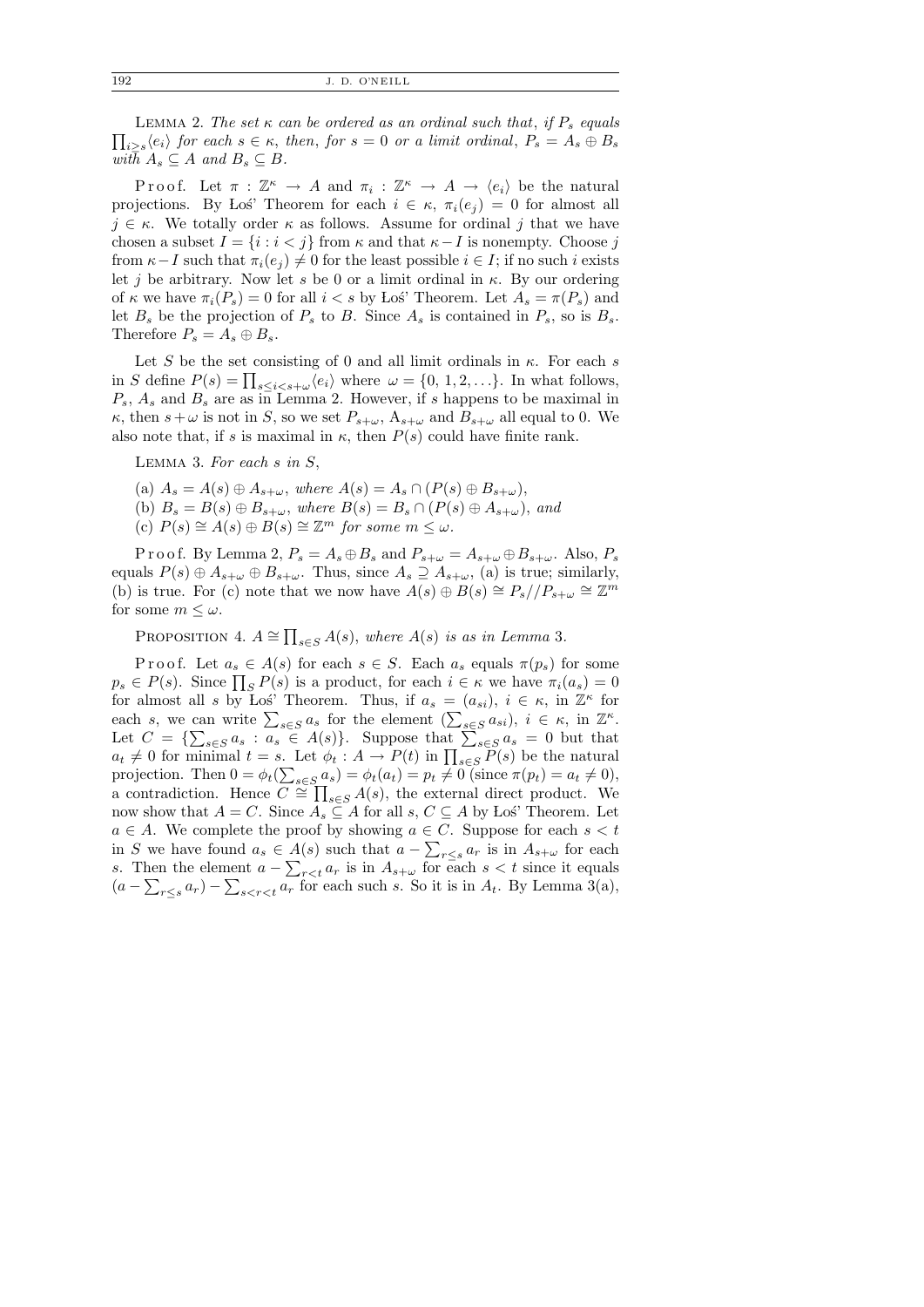for some  $a_t$  in  $A(t)$ , the element  $a - \sum_{r \leq t} a_r$  is in  $A_{t+\omega}$ . Inductively then we can find  $a_s \in A(s)$  for each  $s \in S$  such that  $a - \sum_{r \leq s} a_r$  is in  $A_{s+\omega}$  for each s. Since the element  $a - \sum_{s \in S} a_s$  equals  $(a - \sum_{r \leq s} a_r) - \sum_{r > s} a_r$  for each s, it is in  $\bigcap_{s\in S} A_{s+\omega}$ , which is 0. Therefore  $a=\sum_{s\in S} a_s$ , an element in C.

Our proof of the next result is well known but, since it does not seem to be in standard references, we include it for completeness.

PROPOSITION 5. If  $\mathbb{Z}^{\omega} = A \oplus B$ , then  $A \cong \mathbb{Z}^m$  for some  $m \leq \omega$ .

P r o o f. Write  $\mathbb{Z}^{\omega} = \{(x_n) : n \in \omega, x_n \in Z\}$ . For each  $s \in \omega$ , let  $A_s$ equal  $\{(x_n) \in A : x_n = 0 \text{ for } n < s\}.$  Choose  $a_s \in A_s$  for each s such that its s-component is the least possible positive integer; if no such element exists, let  $a_s = 0$ . Observe that, if  $x \in A_s$ , then  $x - ma_s$  is in  $A_{s+1}$  for some integer m. Write  $a_s = (a_{sn})$ ,  $n \in \omega$ . Since  $a_{sn}$  is 0 whenever  $s > n$ , we can identify  $\sum_{s\in\omega}m_s a_s$   $(m_s \in Z)$  with the element  $(\sum_{s\in\omega}m_s a_{sn})$ ,  $n\in\omega$ , in  $\mathbb{Z}^{\omega}$ . Let  $C$  be the set of all such elements. By our choice of each  $a_s$  it follows that  $C \cong \prod_{s \in \omega} \langle a_s \rangle \cong \mathbb{Z}^m$  for some  $m \leq \omega$ . Also,  $C \subseteq A$ . Let  $a \in A$ . We complete the proof by showing  $a \in C$ . By induction we can find  $m_s \in Z$  for each s such that  $a - \sum_{r \leq s} m_r a_r$  is in  $A_{s+1}$  for each s. It follows easily then that  $a = \sum_{s \in S} m_s a_s$ , an element in C.

Proof of Theorem 1. By Proposition 4 and Lemma 3, A is isomorphic to  $\prod_{s\in S} A(s)$ , where each  $A(s)$  is isomorphic to a direct summand of  $\mathbb{Z}^{\omega}$ . Proposition 5 completes the proof.

GENERALIZATIONS. (a) Suppose  $P = \prod_{i \in \kappa} G_i$ , where each  $G_i$  is isomorphic to a proper subgroup of the rational numbers and where  $\kappa$  is less than the least measurable cardinal number. In [4] we showed that any direct summand of  $P$  is a direct product of rank-one abelian groups. This generalized all the results in [1]. The proof in [4] was much more difficult than the proof of Theorem 1 above but still avoided the use of duality and Hom.

(b) In [5] by other means we showed that Theorem 1 can be extended to the case where  $\kappa$  is the least measurable cardinal number.

#### *REFERENCES*

- [1] S. Balcerzyk, A. Białynicki-Birula and J. Loś, On direct decompositions of *complete direct sums of groups of rank* 1, Bull. Acad. Polon. Sci. Sér. Sci. Math. Astronom. Phys. 9 (1961), 451–454.
- L. Fuchs, *Infinite Abelian Groups*, Vol. II, Academic Press, New York, 1973.
- [3] R. J. Nunke, *On direct products of infinite cyclic groups*, Proc. Amer. Math. Soc. 13 (1962), 66–71.
- [4] J. D. O'N eill, *A theorem on direct products of slender modules*, Rend. Sem. Mat. Univ. Padova 78 (1987), 261–266.